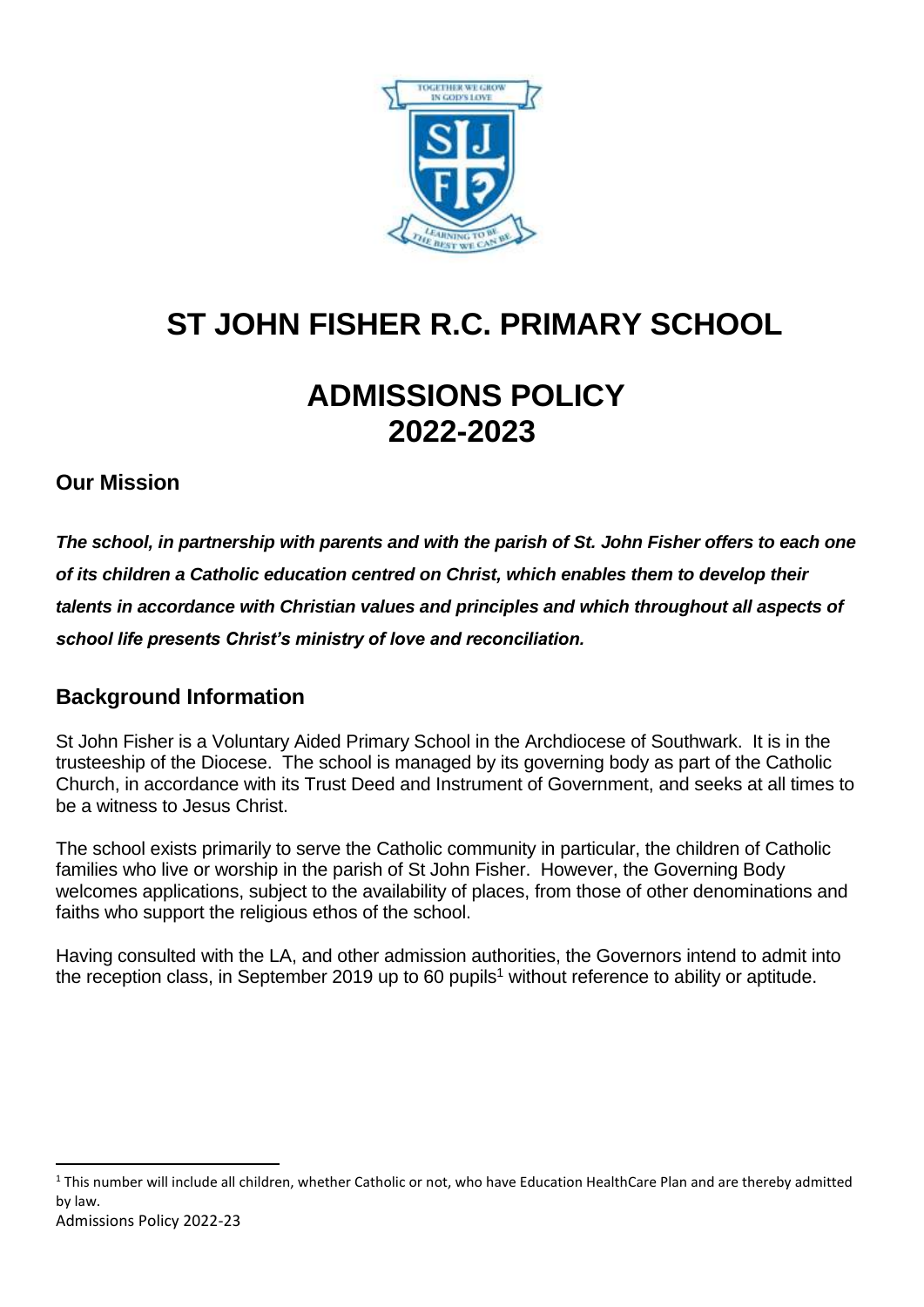## **Admissions Criteria**

Children are allocated a place in the school based on the following ranked criteria:

- 1. Baptised 'looked after'<sup>2</sup> Catholic<sup>3</sup> children or 'looked after' children in the care of Catholic families
- 2. Baptised practising<sup>4</sup> Catholic children who are resident in the parish of St John Fisher, Merton.
- 3. Baptised practising Catholic children from other parishes
- 4. Other baptised Catholic children
- 5. Other 'looked after' children.
- 6. Children who are members of Eastern Christian Churches including Orthodox Churches. Evidence of Baptism will be required.
- 7. Children of families who are committed members of other Christian denominations. Evidence of Baptism (or dedication) and of religious commitment provided by a priest or minister where the family regularly worship, will be required.
- 8. Children of other faiths. Evidence of religious commitment provided by a priest, minister or religious leader where the family regularly worship, will be required.
- 9. Any other children.

 $\overline{a}$ 

<sup>&</sup>lt;sup>2</sup> The law requires the school to give priority to the admission of children who are looked after children or who were previously looked after children. (A looked after child is a child who is (a) in the care of a local authority, or (b) being provided with accommodation by a local authority in the exercise of their social services functions (see definition in section 22(1) of the Children Act 1989). A previously looked after child is a child who was adopted, or subject to a residence order, or special guardianship order, immediately following having been looked after). Catholic children who are looked after children are given first priority and non-Catholic children who are looked after children are admitted after places have been offered to Catholics children but before other children.

<sup>&</sup>lt;sup>3</sup> Catholic means being a baptised member of the Latin Rite (Roman Catholic) Church or of an Oriental Rite Catholic Church in communion with the Holy See. The Oriental Rite Catholic Churches in communion with the Holy See are the Maronite and Italo-Albanian Catholic Churches; the Chaldean and Syro-Malabar Catholic Churches; the Armenian, Coptic, Ethiopian, Syrian and SyroMalankara Catholic Churches; the Melkite, Ukranian, Ruthenian and Romanian Catholic Churches; the Greek Catholic Church, the Byzantine Catholics in former Yugoslavia, the Bulgarian, Slovak and Hungarian Catholic Churches and the Eastern Catholic Communities (Russian, Belarusian, Georgian and Albanian) without hierarchies.

<sup>4</sup> Practicing Catholic means attending Sunday Mass (which includes Saturday evening) each week for the past two years. This will be verified by the Priest on the Supplementary Form. If this is less than 2 years, a letter from the family's previous Parish Priest will be required for verification. This will be verified by the Priest on the supplementary application form.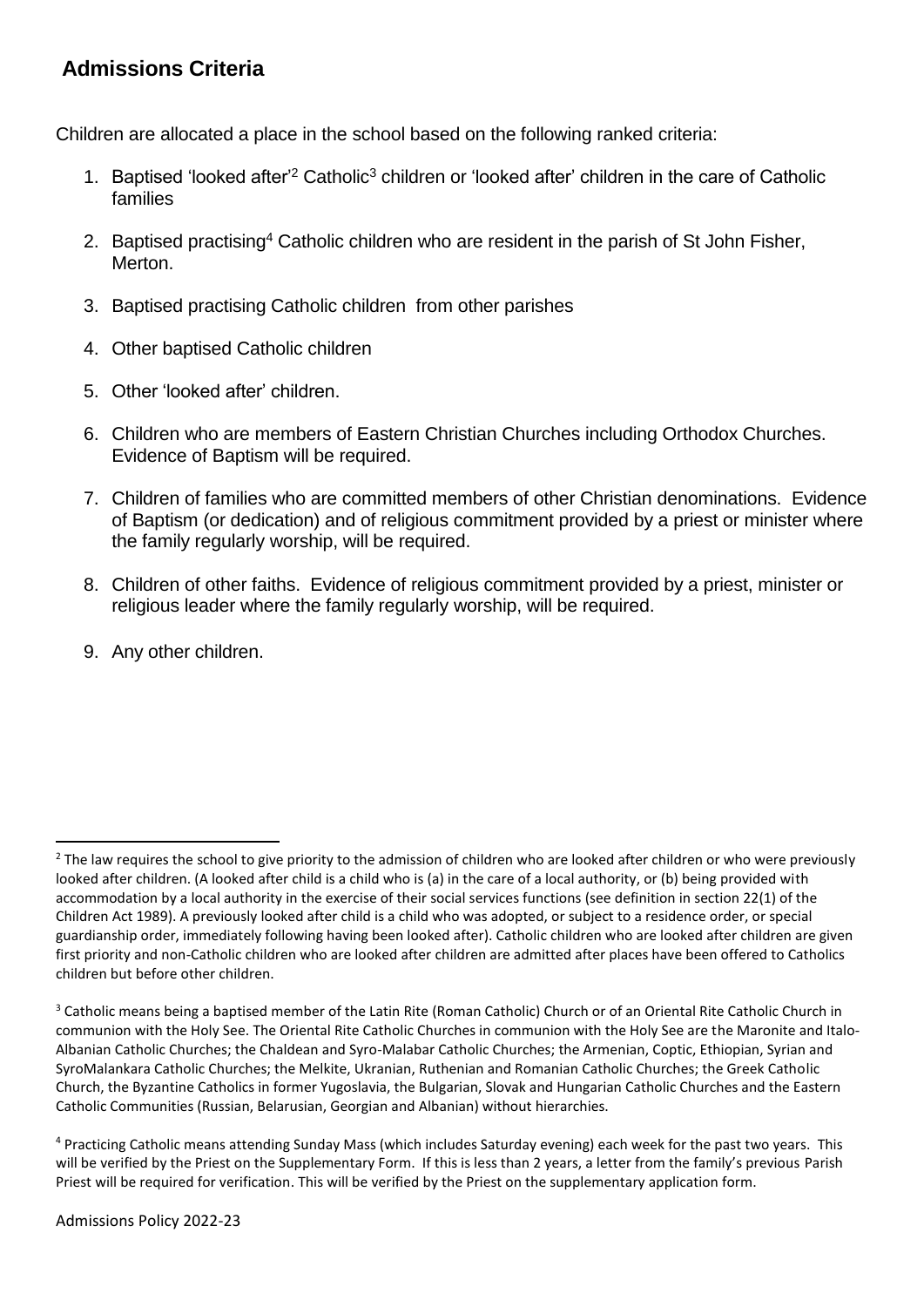## **Oversubscription Criteria**

When applications within any one of the above categories exceed the places available and it is necessary to decide between applications, the provisions below will be applied in the following order:

- I. The attendance of a sibling<sup>5</sup> at the school at the time of admission
- II. For categories 1, 2, 3 & 4 above, the strength of commitment to the faith as demonstrated by the level of the family's Mass attendance. The evidence must be provided by the parents or guardians and should be endorsed by the priest(s) at the church (es) where the family normally worships. Applications will be ranked in the order shown on the supplementary form, first weekly, fortnightly, monthly and less often. **Please note a new supplementary information form for entry into reception will need to be submitted**.
- III. For categories 6, 7 and 8 above, the strength of evidence of commitment to the faith as demonstrated by the level of the family's attendance at services. This evidence must be provided by the parents or guardians and can be endorsed by a priest or minister from the place where the family normally worships.
- IV. The governing body may give priority to an application within a category where evidence is provided, at the time of application, of an exceptional social, medical or pastoral need of the child which makes the school particularly appropriate for the child in question.<sup>6</sup>
- V. The distance from the child's home to the school gate. This will be measured in a straight line as provided by the LA<sup>7</sup>

 $\overline{a}$ 

<sup>&</sup>lt;sup>5</sup> Siblings include blood siblings, adopted children and siblings by marriages (step-brothers/sisters, half bothers/sisters) who reside at the same address. A child who is living as part of the family unit by reason of a court order or a child who has been placed with foster carers as a result of being 'looked after' by the local authority.

<sup>&</sup>lt;sup>6</sup> Special circumstances include educational, medical, social and compassionate reasons why the application of one child should be given precedence over others. Other circumstances which may merit special consideration include the children of Crown servants, diplomats or armed forces personnel, those returning or moving to the UK from overseas, refugees and asylum seekers, and other social or family circumstances by which the child is adversely affected. Each application made under the special circumstances category must include at least one letter from a relevant professional (such as a social worker, doctor, priest, primary school head teacher or educational psychologist) which sets out evidence in support of the application. The application will need to demonstrate why a place specifically at St. John Fisher primary school is in the child's best interests. The governors will weigh each application on its individual merits, considering all and only the evidence submitted to them, also taking into consideration the ability of the school to meet individual needs and the overall balance of the school population. On the basis of the case presented to them, the governors will decide whether or not an application is eligible for admission under special circumstances.

<sup>&</sup>lt;sup>7</sup> Distance from home to school: when applying admission criteria, distances are measured using the distances provided by the Local Authority, derived from their computerised mapping system with priority being given to those who live nearest the school. Full details can be found in the Local Authority Admission Arrangements The child's address should be that of the child's permanent residence. You may not give the address of a relative or carer unless they have legal custody of the child. If parents are separated and share custody of the child, the address given should be that of the parent with whom the child spends most of the school week, which will normally be the address where Child Benefit is payable. If the parent making the application lives at a different address from the child, a letter of explanation should be attached. An application can only be made from a single address, and only a single application can be made for each child. It is not acceptable for a family to use a temporarily rented address to secure a place of their preference. In disputed cases, the Governors will make a judgement based on the evidence available to them.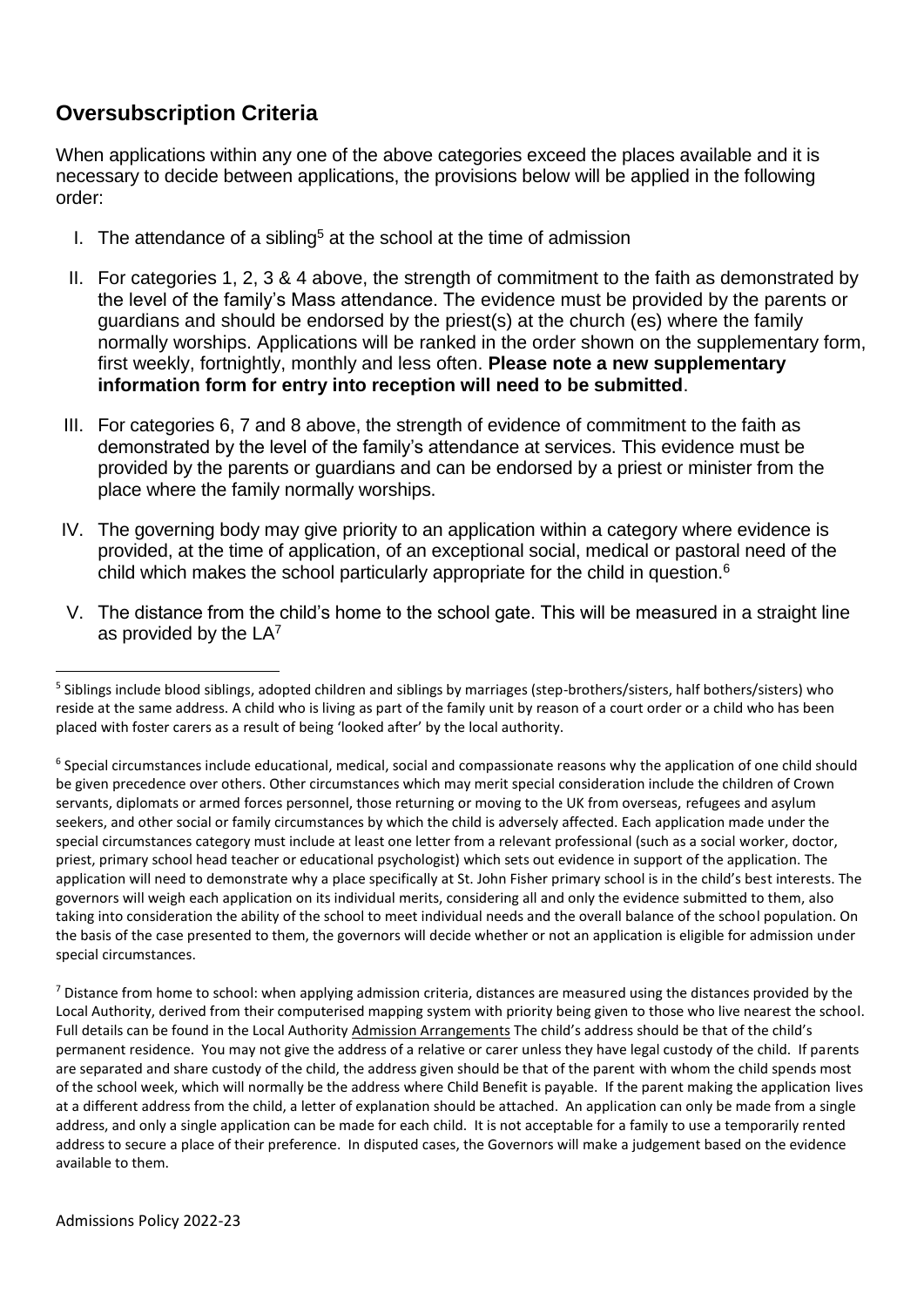# **Admissions Procedure**

- In addition to the Common Application Form supplied by the LA, the Supplementary Information and Priest's Declaration Form, available from the school, must be completed and sent to the school not later than the closing date published by the LA. Should you live or practise in the Parish of St John Fisher, then the Priest's declaration form may be returned to school where the Parish priest will complete it. You are advised to make two copies of the forms. You should retain one copy and pass the second copy to the school, as indicated on the form itself.
- Children are educated in school with others of their age group. However, parents may request that their child is exceptionally admitted outside their age group. The Local school will decide whether or not the individual child's circumstances make this appropriate, taking into account of the child's individual needs and abilities and considering which year group these needs can best be met.

Such requests will only be agreed in exceptional circumstances. Teachers are skilled at differentiating the curriculum to meet a diverse range of needs.

- Before deciding to apply to submit a request, parents should visit the school(s) they are thinking of applying for. The teachers will be able to explain the provision on offer to children in the year of entry, how it is tailored to meet the needs of all pupils and how the needs of these pupils will continue to be met as they move up through the school. They may also be able to allay any concerns the parent may have.
- Decisions will be made on the basis of the circumstances of each case and in the best interests of the child concerned. This will include taking account of the parent's views;
	- o information about the child's academic, social and emotional development;
	- o where relevant, their medical history and the views of a medical professional;
	- o whether they have previously been educated out of their normal age group
	- $\circ$  and whether they may naturally have fallen into a lower age group if it were not for being born prematurely.
- All requests should include recent professional evidence of the child's circumstances which make education outside the age group necessary. Evidence must be of the individual child's need, rather than general factors which relate to a wider group of children born at a similar time. Views of the preference school(s) will also be taken into account Parents requesting admission to an age group below the child's actual age should submit an application for the child's actual age group before the relevant closing date. The request for later admission should accompany the application. This enables the application to be processed and a school place secured in the child's actual age group if the request is refused by an Admission Authority. Parents will be informed of the outcome of their request prior to offer day.
	- Offers of places will be sent to all parents on the common offer date, as notified by the LA.

#### **Appeals**

**.** 

Parents whose applications for places are unsuccessful may appeal to an Independent Appeal Panel set up in accordance with sections 88 and 94 of the School Standards and Framework Act 1998. Appeals must be made in writing and must set out the reasons on which the appeal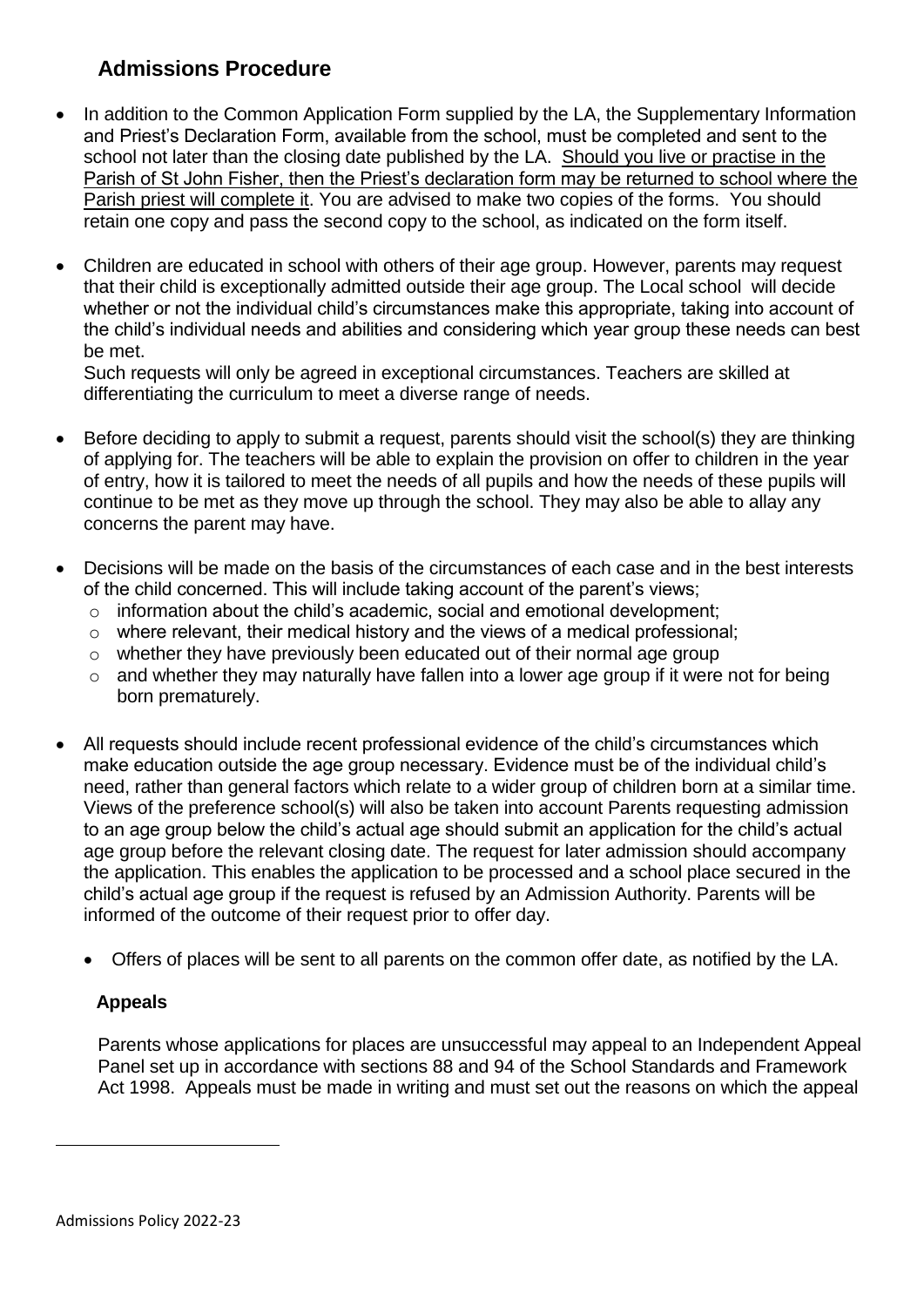is made. Appeals should be made to the Admissions Appeal Clerk at the school address. Applicants have the right to make oral representations to the Appeal Panel.

#### **Waiting Lists**

Parents of children who have not been offered a place at the school may ask for their child's name to be placed on a waiting list. The waiting list will be operated using the criteria listed above. Placing a child's name on the waiting list does not guarantee that a place will become available. This does not prevent parents from exercising their right to appeal against the decision not to offer a place.

#### **Late Applications**

Any late applications will be considered by the Governors' Admissions Committee, in the event of there being any available places using the above criteria. If all places have been filled, parents will be offered the opportunity of placing their child's name on the waiting list. This does not prevent parents from exercising their right to appeal against the decision not to offer a place.

This admissions procedure, although primarily relevant to children for whom a place is sought at the normal age of entry to primary education (Year R), applies also to succeeding years, subject to availability of places.

#### **Nursery**

The same criteria as for admission to the main school will also be applied for Nursery places, although a different application form is used which is obtained from and returned to the school by their published cut-off dates. Entry to Nursery will normally be in the term following the child's third birthday. There are a maximum of 52 places in St John Fisher Nursery per academic year group. It must be noted that admission to the school Nursery does not guarantee a place in the main school.

#### **Admission of children to the nursery: exceptional circumstances**

- Children are normally offered three terms of Nursery education and are admitted to the Nursery in the September following their third birthday
- Applications are closed on 31<sup>st</sup> January and the Admission Committee reviews all the Applications for places for children whose fourth birthday will fall between 1 September and 31st August (the next school year).
- The criteria of the Admissions Policy are applied to all of these children and places are offered in accordance with the outcome.
- If the Nursery is oversubscribed, parents are told that their child cannot be offered a place. They may elect to keep the child's name on a waiting list.
- If vacant places remain, late applications from children in the same vear-group are accepted without applying the criteria and further offers of places are made.